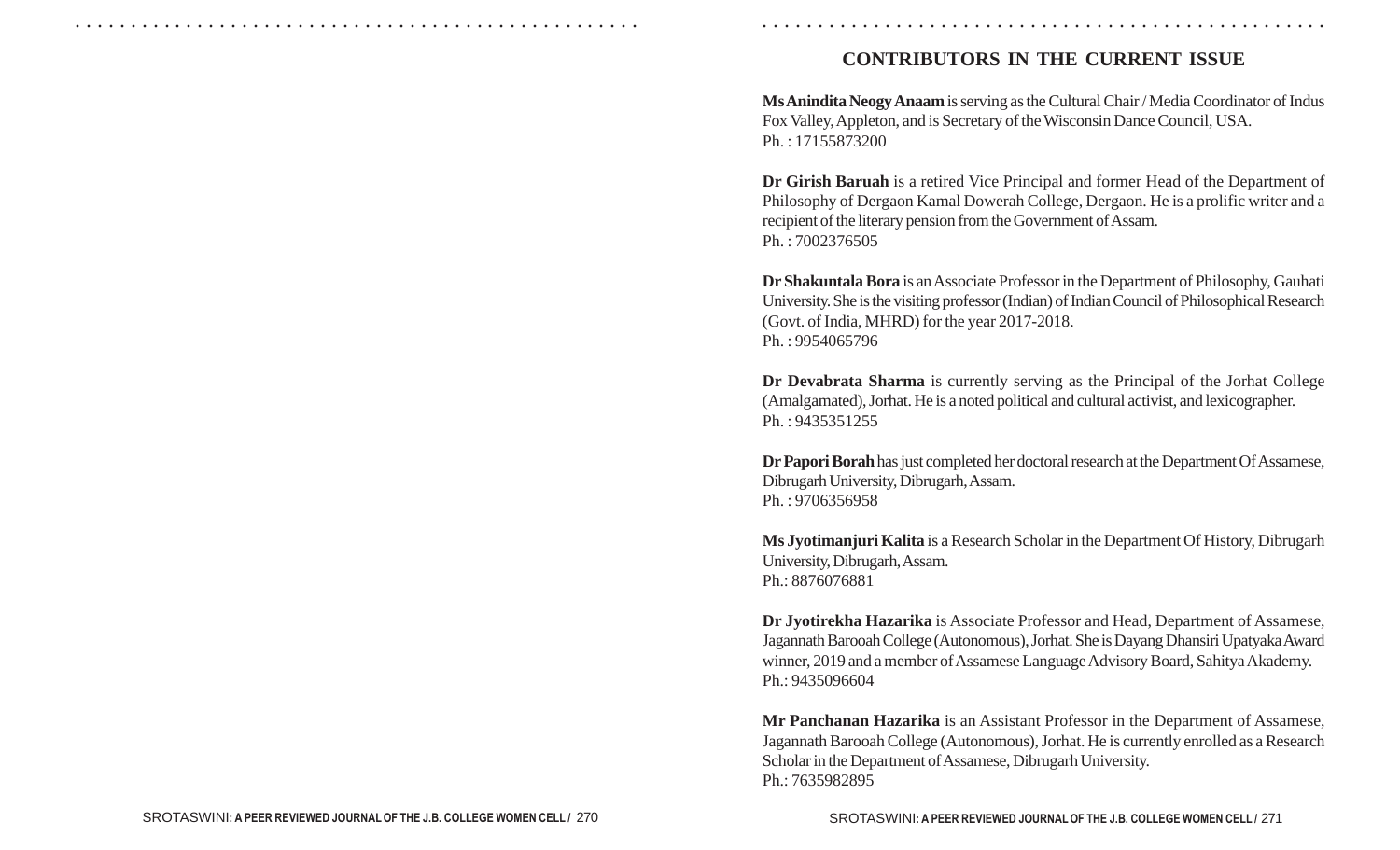**Ms Ayousree Dowara** is an M. Phil Research Scholar in the Department of Sociology, Mahapurusha Srimanta Sankaradeva Viswavidyalaya, Nagaon, Assam. Ph.: 9864892300

**Dr Karabi Konch** is an Associate Professor in the Department of Sociology, Mahapurusha Srimanta Sankaradeva Viswavidyalaya, Nagaon, Assam. Ph.: 9101276323

**Mr Jogesh Changmai** is Assistant Professor in the Department of Education, Devicharan Barua Girls' College, Jorhat. Ph.: 9957927284

**Ms Banajyotsna Baruah** is currently working as a Manager in the Confederation of Indian Industries (CII), Delhi. Ph.: 9818976497

**Ms Lopamudra Baruah** is working as the Principal Researcher at Gartner Inc., Gurgaon, Haryana. Ph.: 8588978684

**Ms Nazma Yasin** is currently working as an Assistant Teacher in the Rangajan Girls' High School, Titabar. Assam. Ph.: 9957048723

**Ms Madhuchanda Kaushik** is from the Department of Philosophy. Ph.: 9508162452

**Ms Pranjuri Goswami** is an Assistant Professor in the Department of Social Work, Dibrugarh University. Ph.: 9678859473

**Dr Manash Pratim Goswami** is an Assistant Professor Department of Journalism and Mass Communication at Indira Gandhi National Tribal University, Amarkantak (MP) Ph.: 9589914477

○ ○ ○ ○ ○ ○ ○ ○ ○ ○ ○ ○ ○ ○ ○ ○ ○ ○ ○ ○ ○ ○ ○ ○ ○ ○ ○ ○ ○ ○ ○ ○ ○ ○ ○ ○ ○ ○ ○ ○ ○ ○ ○ ○ ○ ○ ○ ○ ○ ○ ○ ○ ○ ○ ○ ○ ○ ○ ○ ○ ○ ○ ○ ○ ○ ○ ○ ○ ○ ○ ○ ○ ○ ○ ○ ○ ○ ○ ○ ○ ○ ○ ○ ○ ○ ○ ○ ○ ○ ○ ○ ○ ○ ○ ○ ○ ○ ○ ○ ○ ○ ○

**Dr Manorama Sharma** retired as Professor of History from the North Eastern Hill University (NEHU), Shillong, Meghalaya. She is also a prolific writer on historical social and cultural issues. Ph.: 9612171051

**Ms Mitra Phukan** is an award winning Guwahati based writer, translator, and columnist of North East India. Ph.: 9954071200

**Mr Manoj Borpujari** is a national award winning film critic based in Guwahati, Assam. Ph.: 9476570504

**Ms Shamim Nasrin** is an Associate Professor in the Department of Assamese, Jagannath Barooah College (Autonomous), Jorhat. She is a Sahitya Akademi award winner for children's writing. Ph.: 9435050168

**MrAkashdipta Thakur** is an Assistant Professor in the Department of Physics, Jagannath Barooah College (Autonomous), Jorhat. He is a popular writer of short stories in Assamese. Ph.: 9706205051

**Mr Sukanta Ghosh** is an Assistant Professor in the Department of Philosophy, DKD College, Dergaon. Ph.: 9435565733

**Ms Rosemin Akhtara** is a Ph.D Research Scholar in the Department of Philosophy, Centre for Studies in Philosphy, Dibrugarh University. Ph.: 7086802254

**Ms Sewali Gogoi** is an Assistant Professor in the Department of Assamese, Jagannath Barooah College (Autonomous), Jorhat. Ph.: 9265483601

**Ms Anindita Kar** is currently enrolled as a Ph.D. Research Scholar in the Department of English, Gauhati University, Guwahati, Assam. Ph.: 8876727114